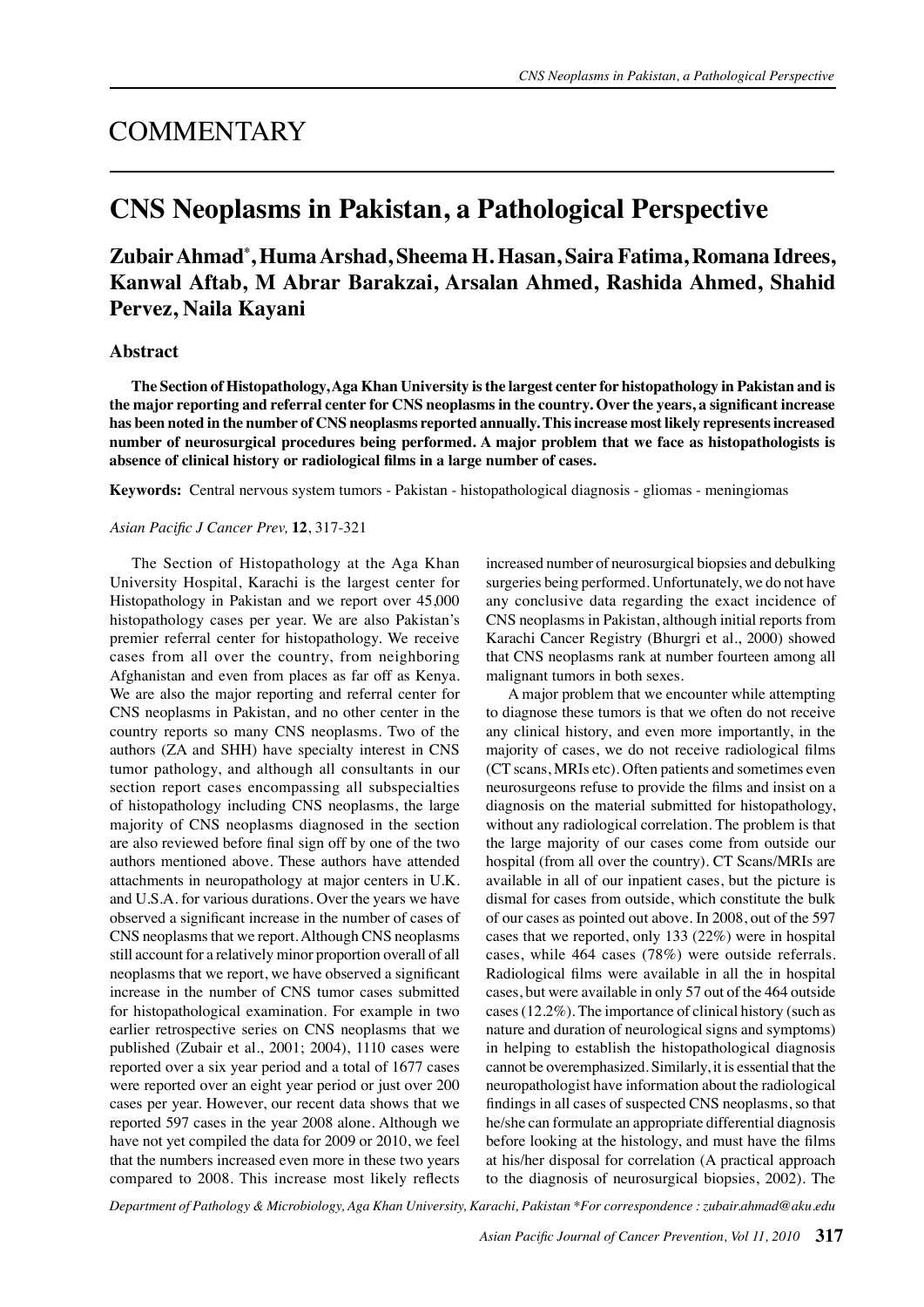#### *Zubair Ahmad et al*

fact that only 12% of our outside cases (which form the bulk of our worksload) are accompanied by radiological films shows how hampered and disadvantaged we are in our practice. For the same reason that the large majority of our cases come from outside (and many from remote and far flung areas of the country), maintaining adequate followup is a huge problem, not just for CNS neoplasms but for virtually every case we report as histopathologists. Adequate followup is only possible in the hospital cases, but unfortunately the large majority of our cases are lost to followup. This lack of followup information is another major limitation of our histopathology practice and is acutely felt in CNS neoplasms. Recently, we attempted to get followup of randomly selected outside cases of glial neoplasms through a painful process of searching out the patients through their telephone numbers, or by seeking out the surgeons through their telephone numbers (when available) or through our laboratory collection points which are located all over Pakistan. We succeeded

in getting followup information in a small number of patients. This followup information was instructive and surprising and was an eye opener for us. Whereas, our in hospital patients have reasonably good survival times, it was shocking that the majority of patients who were from outside, and who underwent treatment in their respective cities / towns etc showed dismal survival times. All the patients with grade III or IV tumors, in whom followup could be obtained, were dead of their disease within one year of diagnosis. All patients with grade II lesions like diffuse astrocytomas, oligodendrogliomas, ependymomas etc were alive at the end of one year and we intend to continue following them to see the survival trends. The reasons for poor survival rates especially in cases from outside are multiple. Many patients are poor and cannot afford the expensive treatment. Governmental support is minimal if not non-existent, and many patients (or their families) decide against any form of treatment simply because they cannot afford it. In a large percentage of

| Table 1. Main Features of Glial Neoplasms in the Series (n=288) |  |  |  |  |
|-----------------------------------------------------------------|--|--|--|--|
|-----------------------------------------------------------------|--|--|--|--|

| S. No          | Tumor type                                | Grade        |                  | Tumor No. Percentage<br>$(\%)$ | Age<br>Range (in Age (in<br>years) | Mean<br>years) | $\mathbf M$              | ${\bf F}$                   | Sex<br>Ratio | Predominant site                                       |
|----------------|-------------------------------------------|--------------|------------------|--------------------------------|------------------------------------|----------------|--------------------------|-----------------------------|--------------|--------------------------------------------------------|
| 1              | Pilocytic Astrocytoma                     | I            | 26               | 9.02%                          | $5 - 56$                           | 11             | 14                       | 12<br>$(53.8\%) (46.2\%)$   | 1.17:1       | Posterior fossa                                        |
| 2              | Diffuse Astrocytoma                       | $\mathbf{I}$ | 12               | 4.2%                           | 17-76                              | 43             | 8                        | 4<br>$(66.7\%) (33.3\%)$    | 2:1          | Frontal and parietal lobes,<br>thalamus                |
| 3              | Anaplastic<br>Astrocytoma                 | III          | $\boldsymbol{9}$ | 3.1%                           | $7 - 51$                           | 36             | 5<br>$(55.6\%) (44.6\%)$ | 4                           | 1.2:1        | Parietal and frontal lobes                             |
| 4              | Glioblastoma<br>Multiforme                | IV           | 70               | 24.3%                          | $7-76$                             | 45             | 47                       | 23<br>$(67.1\%)$ $(32.9\%)$ | 2:1          | Frontal, parietal and temporal<br>lobes                |
| 5              | Gliosarcoma                               | IV           | 3                | 1.04%                          | 56-62                              | 59             | 3                        |                             |              | Frontal, parietal and temporal<br>lobes                |
| 6              | Pilomyxoid<br>Astrocytoma                 | $\mathbf{I}$ | $\mathbf{1}$     | 0.3%                           |                                    | $\bar{a}$      | $\mathbf{1}$             |                             |              | Posterior fossa                                        |
| $\overline{7}$ | Subependymal Giant<br>cell astrocytoma    | $\rm II$     | $\overline{c}$   | 0.7%                           | $17 - 31$                          | 24             | 1<br>$(50\%)$            | 1<br>$(50\%)$               | 1:1          | Frontal lobe                                           |
| 8              | Pleomorphic<br>Xanthoastrocytoma          | $\mathbf{I}$ | 8                | 2.8%                           | $12 - 43$                          | 26             | 8                        |                             |              | Cerebral hemispheres                                   |
| 9              | Astroblastoma                             | $\mathbf{I}$ | $\mathbf{1}$     | 0.3%                           | 27                                 | 27             | $\mathbf{1}$             |                             |              |                                                        |
| 10             | Oligodendroglioma                         | $\mathbf{I}$ | 49               | 17%                            | 13-76                              | 39             | 34                       | 15<br>$(69.4\%) (30.6\%)$   | 2.3:1        | Frontal, temporal, and parietal<br>lobes               |
| 11             | Anaplastic<br>Oligodendroglioma           | $\rm III$    | 38               | 13.2%                          | $10-66$                            | 43             | 29                       | 9<br>$(76.3\%) (23.7\%)$    | 3.2:1        | Frontal, parietal and temporal<br>lobes                |
| 12             | Mixed<br>oligoastrocytoma                 | $\rm II$     | 8                | 2.8%                           | 19-56                              | 37             | 7                        | 1<br>$(87.5\%) (12.5\%)$    | 7:1          | Parietal and temporal lobes                            |
| 13             | Anaplastic<br>Oligoastrocytoma            | IV           | $\tau$           | 2.4%                           | $10-43$                            | 32             | 6                        | 1<br>$(85.7\%) (14.3\%)$    | 6:1          | Frontal lobe                                           |
| 14             | Ependymoma                                | $\mathbf{I}$ | 15               | 5.2%                           | $9 - 61$                           | 30             | 10                       | 5<br>$(66.6\%)$ $(33.3\%)$  | 2:1          | Frontal lobe posterior fossa                           |
| 15             | Myxopapillary<br>Ependymoma               | I            | 6                | 2.1%                           | $23-43$                            | 28             | 6                        |                             |              | Cauda equina                                           |
| 16             | Anaplastic<br>ependymoma                  | III          | 16               | 5.6%                           | $7-66$                             | 30             | 10                       | 6<br>$(62.5\%) (37.5\%)$    | 1.7:1        | Parietal frontal temporal lobes<br>and posterior fossa |
| 17             | Subependymoma                             | $\mathbf{I}$ | $\overline{c}$   | 0.7%                           | $20 - 50$                          | 35             | 1<br>$(50\%)$            | $1(\%)$                     | 1:1          | Cerebral hemispheres                                   |
| 18             | Oligoependymoa                            | $\mathbf{I}$ | $\mathbf{1}$     | 0.3%                           | 32                                 | 32             | $\mathbf{1}$             |                             |              | <b>Frontal Lobe</b>                                    |
| 19             | Anaplastic<br>oligoependymoma             | Ш            | $\overline{c}$   | 0.7%                           | 46-61                              | 53             | $\overline{c}$           |                             |              |                                                        |
| 20             | Gliomas, cannot be<br>further specified.* | $\ast$       | 12               | 4.2%                           | 11-56                              | 37             | 66.6<br>(8%)             | $\overline{4}$<br>(33.3%)   | 2:1          | Cerebral hemispheres                                   |

\*Due to scanty tissue, further subcategorization, adequate grading could not be performed.

**318** *Asian Pacific Journal of Cancer Prevention, Vol 11, 2010*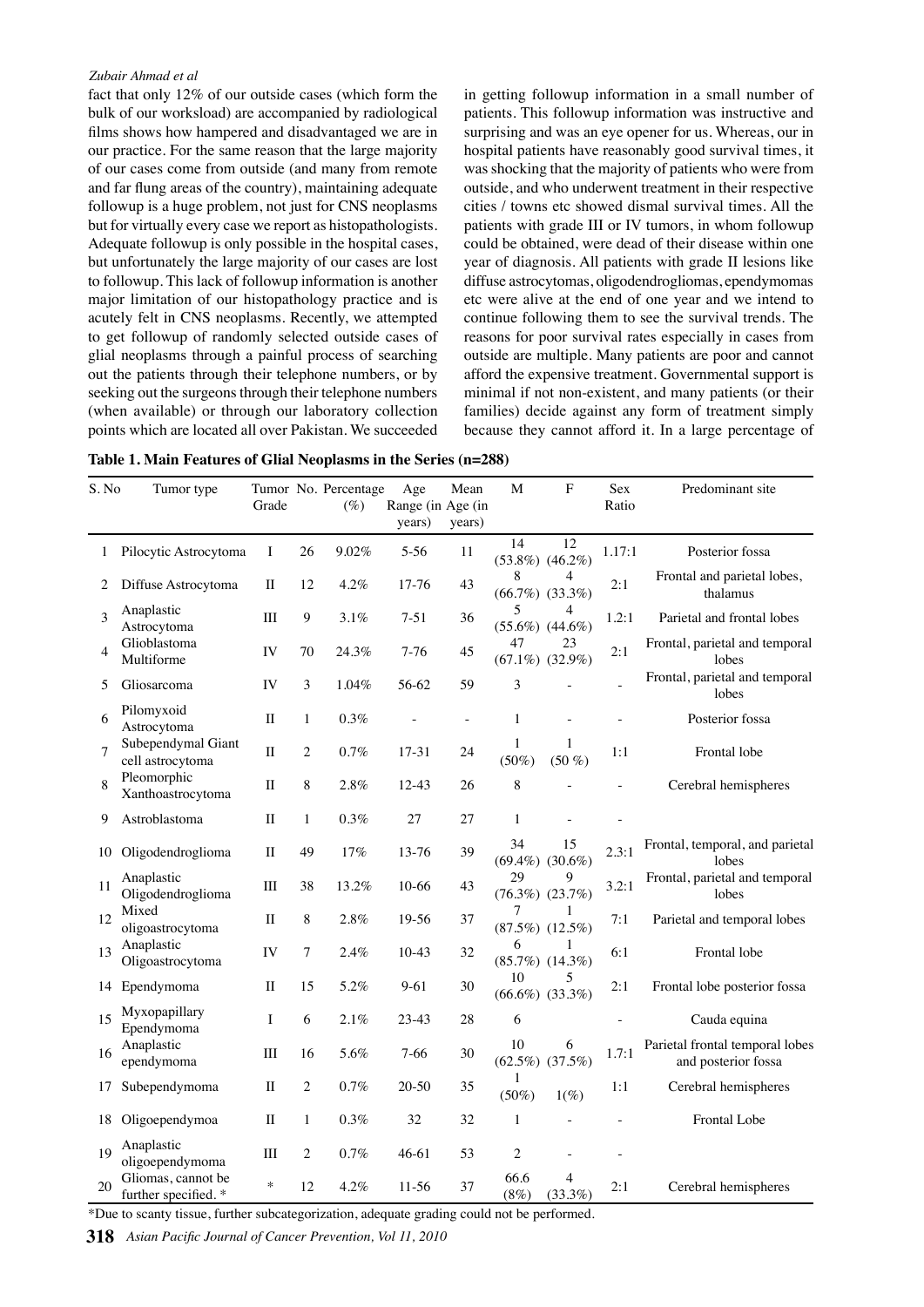**Table 2. Main Features of Meningiomas in the Series (n=134)**

| S. No | Tumor type                                                 | Grade |     | Tumor No. Percentage<br>$(\%)$ | Age<br>Range (in Age (in<br>years) | Mean<br>years) | M  | F                            | <b>Sex</b><br>Ratio | Predominant site           |
|-------|------------------------------------------------------------|-------|-----|--------------------------------|------------------------------------|----------------|----|------------------------------|---------------------|----------------------------|
|       | Meningioma                                                 |       | 106 | 79.1%                          | $16-76$                            | 49             | 44 | 62<br>$(41.5\%)$ $(58.5\%)$  | 1:1.4               | Parietal and frontal lobes |
|       | Atypical meningioma<br>plus other types of<br>higher grade | П     | 24  | $17.9\%$                       | 8-69                               | 47             |    | $11$ $13$<br>(45.8%) (54.2%) | 1:1.2               | Frontal and parietal lobes |
|       | Anaplastic<br>meningioma                                   | Ш     | 4   | 3.0%                           | 21-56                              | 38             | 4  |                              |                     | Cerebral hemispheres       |

| Table 3. Main Features of Non Glial, Non Meningial Neoplasms in the Series (n=175) |  |  |
|------------------------------------------------------------------------------------|--|--|
|                                                                                    |  |  |

| S. No          | Tumor type                         | Grade                    |                | Tumor No. Percentage<br>$\%$ | Age<br>Range (in Age (in<br>years) | Mean<br>years) | M             | ${\bf F}$                             | Sex<br>Ratio | Predominant site                         |                  |
|----------------|------------------------------------|--------------------------|----------------|------------------------------|------------------------------------|----------------|---------------|---------------------------------------|--------------|------------------------------------------|------------------|
| $\mathbf{1}$   | Primary CNS<br>Lymphoma            |                          | 29             | 16.6%                        | 39-81                              | 54             | 19            | 10<br>$(65.5\%) (34.5\%)$             | 1.9:1        | Frontal and Parietal lobes               |                  |
| $\overline{c}$ | Pituitary adenoma                  |                          | 14             | $8\%$                        | $23 - 56$                          | 39             | 9             | 5<br>$(64.3\%) (35.7\%)$              | 1.8:1        | Sellar and suprasellar region            |                  |
| 3              | Carniopharyn gioma                 | $\bar{a}$                | 6              | 3.4%                         | $6 - 26$                           | 13             | 3<br>$(50\%)$ | 3<br>$(50\%)$                         | 1:1          | Sellar and suprasellar region 100.0      |                  |
| 4              | Schwannoma                         |                          | 31             | 17.8%                        | 13-72                              | 39             | 16            | 15<br>$(51.6\%)$ $(48.4\%)$           | 1.06:1       | Cerebellopontine angle                   |                  |
| 5              | Hemangioblastoma                   |                          | 4              | 2.3%                         | $21 - 51$                          | 37             | 4(%)          |                                       |              | Posterior fossa                          | 75.0             |
| 6              | Medulloblastoma                    | IV                       | 31             | 17.8%                        | $3-44$                             | 14             | 23            | 8<br>$(74.1\%) (25.8\%)$              | 2.8:1        | Posterior fossa                          |                  |
| 7              | Central neurocytoma                | $\mathbf{I}$             | 4              | 2.3%                         | $11 - 24$                          | 18             |               | $1(25\%)$ 3 (75%)                     | 0.3:1        | Intraventricular                         | 50.0             |
| 8              | <b>Choroid Plexus</b><br>Papilloma |                          | 3              | 1.7%                         | $4 - 53$                           | 23             |               | $\overline{c}$<br>$(33.3\%) (66.6\%)$ | 0.5:1        | Intraventricular                         |                  |
| 9              | Neuroblastoma                      | IV                       | $\overline{2}$ | $1.1\%$                      | $3-6$                              | $\overline{4}$ | $(50\%)$      | $(50\%)$                              | 1:1          | Spinal cord                              | 25.0             |
| 10             | Ganglioglioma                      | $\rm II$                 | 2              | $1.1\%$                      | $\overline{\phantom{a}}$           | 14             |               | $\sqrt{2}$                            |              | Posterior fossa                          | $\boldsymbol{0}$ |
| 11             | Chordoma                           | $\overline{\phantom{a}}$ | 1              | 0.6%                         | $\overline{\phantom{a}}$           | 56             | 1(%)          | ÷,                                    |              | Sellar region                            |                  |
| 12             | Ganglioneuroma                     | $\rm II$                 | 1              | $0.6\%$                      |                                    | 20             | $\mathbf{1}$  |                                       |              | Spinal cord                              |                  |
| 13             | Supratentorial PNET                | IV                       | $\overline{c}$ | $1.1\%$                      | $6 - 21$                           | 13             | $(50\%)$      | 1<br>$(50\%)$                         | 1:1          | Cerebral Hemispheres                     |                  |
| 14             | Metastatic Carcinoma               |                          | 45             | 25.7%                        | 36-82                              | 55             | 29            | 16<br>$(64.4\%) (35.6\%)$             | 1.8:1        | Parietal, frontal and temporal<br>lobes. |                  |

cases, patients may decide against surgery and opt for radiotherapy only. In the remote areas, qualified and experienced neurosurgeons may not be available and so debulking or resection is often not possible. In a large and heavily populated country, with a population of nearly 170 million, there are very few qualified neurosurgeons, grossly inadequate to meet the needs of such a large population. Even radiotherapy facilities are suboptimal in most areas, and may not be available at all in others. Only the lucky patients, who can afford optimal treatment in the best centers, can hope for a better prognosis. In addition, diagnosis is too often greatly delayed. Many patients, again often due to financial reasons, consult a neurosurgeon, or even a general practitioner, for their signs and symptoms very late, and may not get imaging studies done since these are very expensive. Also, as mentioned earlier, optimum, even adequate radioimaging facilities like CT scan or MRI are not available in many places.

So, the dismal survival data reflect both late diagnosis, inadequate or suboptimal treatment, or in many cases no treatment at all; non-availability of diagnostic and treatment facilities or non affordability of the patients. We are trying to collect more followup data in a much larger group of patients with CNS neoplasms, so that a clearer picture regarding patient survival may emerge. The fact that in a majority of cases, debulking or resection is not attempted is highlighted by the fact that out of the 597 cases of CNS neoplasms that we reported in 2008, 341 (57.1%) were small burrhole biopsies or small biopsies taken through open craniotomies. Resection or debulking was done in 256 (42.9%) cases. However, 105 out of these 256 cases (41%) were meningiomas. The percentage of non-meningiomatous neoplasms in which resection or debulking was attempted was much lower. Resection/debulking was performed in 105 out of 134 meningiomas (78.3%), while small biopsies alone were

**20.3 6.3 10.1**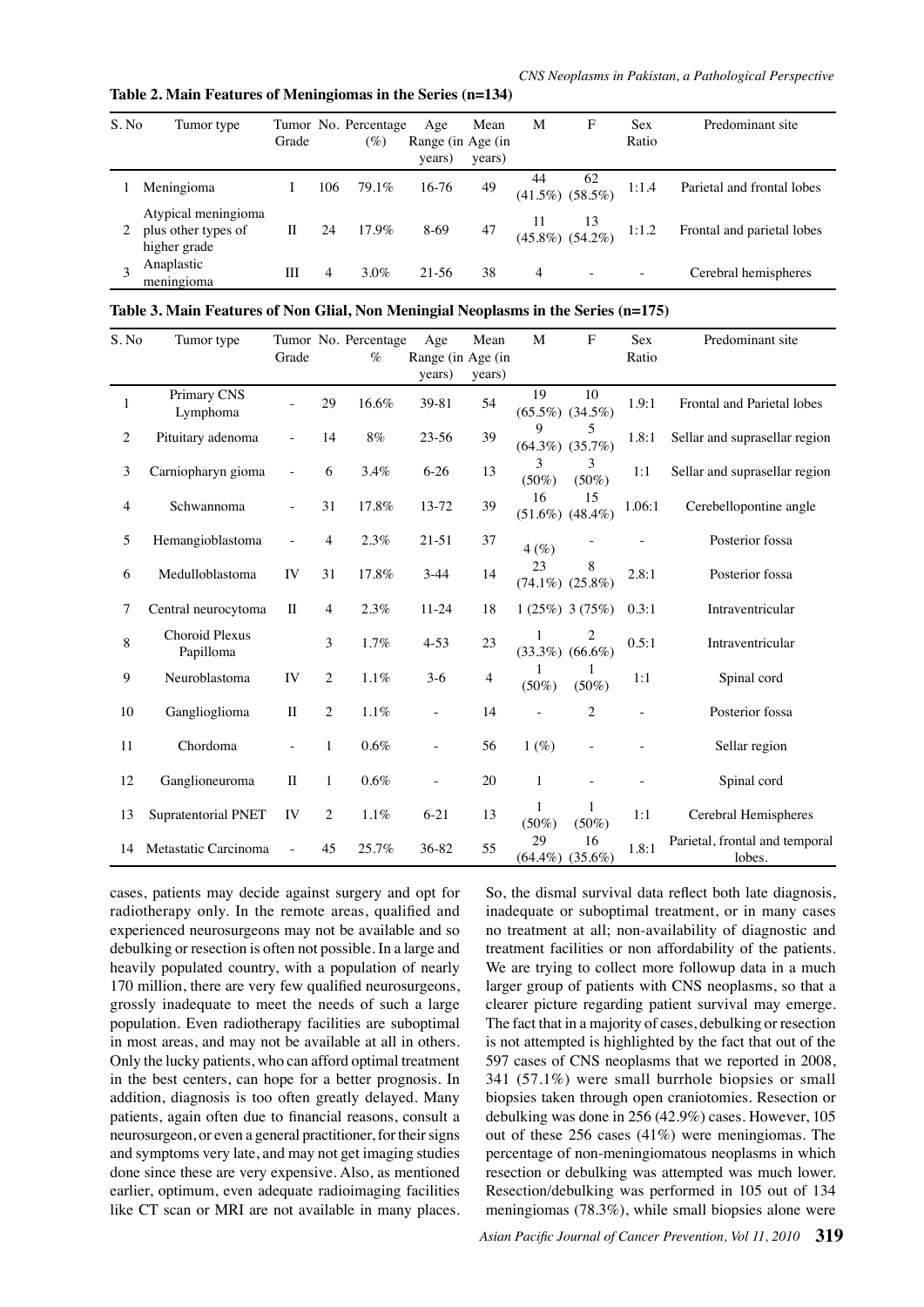#### *Zubair Ahmad et al*

performed in 29 out of 134 meningiomas (21.6%). Out of 463 non-meningiomatous neoplasms in our series of 597, resection/debulking was performed in only 150 cases  $(32.4\%)$ ; while in the remaining 313 cases  $(67.6\%)$ , only small biopsy was performed. These small biopsies, in some cases, represented stereotactically directed needle biopsies, but more commonly small pieces of tumor were obtained by open craniotomy. In many parts of the country, the facilities and expertise for stereotactic biopsies are not available.

In the institutions where the authors attended clinical attachments in neuropathology, almost every neurosurgical biopsy or resection was accompanied by a request for intraoperative diagnosis (smear preparations and cryostat sections), since these centers had catchment areas and all brain surgeries for these catchment areas were performed in these centers, so that specimens could be sent to the neuropathology lab immediately for intraoperative diagnosis of CNS neoplasms. It cannot be overemphasized how important intraoperative diagnosis is in the context of CNS neoplasms. However, as our "catchment area" is huge, literally the whole country, intraoperative diagnosis is possible only in inpatient cases or cases from other hospitals in the city of Karachi. As mentioned earlier, as the bulk of our workload is from outside the hospital (464 cases or 78% of the 597 cases of CNS neoplasms that were reported in 2008 were from outside), the number of specimens for intraoperative diagnosis was very small. Out of a total of 597 CNS neoplasms reported in 2008, intraoperative diagnosis was requested in only 49 cases (8.2%). Intraoperative evaluation was requested in 38 out of the 133 in hospital cases (28.5%), and in only 11 out of the 464 outside cases (2.4%). Our concordance rate was above 95%. Examples of discordant cases included a case of reactive gliosis which was reported as low grade astrocytoma, central neurocytoma reported as oligodendroglioma etc. Our inhospital neurosurgeons usually refer cases for intraoperative examination when they suspect lymphoma, or metastatic lesions, or if they encounter a lesion which appears much more aggressive on gross examination during surgey, than they had anticipated.

Tumor grading was done according to the World Health Organization (WHO) grading system for CNS neoplasms. (5) Glial neoplasms were the commonest neoplasms in the series comprising 288 (48.2%) cases. Among the glial neoplasms, glioblastoma multiforme (astrocytoma, grade IV) was the single most common neoplasm, followed by oligodendroglioma, grade II, and anaplastic oligodendroglioma, grade III. Oligodendrogliomas grade II and III were much more common compared to astrocytomas grade II and II and ependymomas grade II and III. Even more surprisingly, even ependymomas grade II and III were more common compared to astrocytomas grade II and III (Table 1).

However, the single most common type of neoplasm in the entire series was Meningioma, grade I (18.16%). Meningiomas grade I, II and III comprised 22.4% of all neoplasms in our series (Table 2).

**320** *Asian Pacific Journal of Cancer Prevention, Vol 11, 2010* Out of a total of 597 cases, 370 (62%) patients were males, while 227 (38%) were females. Meningiomas

were the only neoplasms in which females outnumbered males (Table 2).

Out of a total of 597 cases, 60(10%) occurred in patients upto 15 years of age. The majority of these tumors were pilocytic astrocytomas or medulloblastomas.

Although we diagnose oligodendrogliomas very frequently and both grade II and III oligodendrogliomas are more common compared to grade II and III astrocytomas, we do not have the molecular genetic analysis methods to identify genetic subsets with markedly different clinical courses especially in anaplastic oligodendroglioma (Cairncross et al., 1998; Ino et al., 2001). As is well known, allelic losses of chromosomal arms 1p and 19q are seen in about 70% of oligodendrogliomas grade II and III (Cairncross et al., 1998; Bigner et al., 1999) and are a significant predictor of prolonged survival in oligodendroglioma patients whatever the grade (Smith et al., 2000). These tumors, especially anaplastic oligodendrogliomas respond very well to PCV (Procarbazine, CCNU and vimaristine) chemotherapy (Cairncross et al., 1998). Hence, it is very important to detect these genetic alterations in oligodendroglioma patients. We suffer from this limitation. However, we hope to start this molecular analysis in the near future.

We have lately also diagnosed a number of cases of glioblastoma multiforme with oligodendroglioma component, WHO grade IV (Brat et al., 2008). We have been seeing mixed glial neoplasms with increasing frequency (Table 1). In a number of cases, the tissue received is very scanty, and although we can raise the possibility of a glial neoplasm, we are not able to sub classify or grade the neoplasm (Table 1).

Site was unknown in 122 cases (20.4%) and remained unknown as efforts to contact clinicians, obtain radiological films etc failed. So in a significant percentage of cases, we are reporting totally blindly, without any clue regarding site of neoplasms, radiological findings etc.

Among the non-glial, non meningothelial neoplasms, schwannomas (arising from cranial nervs), medulloblastomas, and primary CNS lymphomas were the most common tumor types (Table 3).

Metastatic carcinomas comprised 7.5% of all 597 neoplasms in our series. Lungs were the commonest site of primary; other common primary sites in our series included the gastrointestinal tract (including pancreatobiliary tract), kidney, urinary tract, breast etc. However, metastases were seen from female genital tract, prostate, thyroid, upper respiratory tract, salivary glands etc.

In conclusion, we hope in future to develop better links with neurosurgeons all over the country, so that we have relevant history and radiological findings at our disposal while reporting CNS neoplasms; and even more crucially to maintain adequate followup. We also hope to start molecular testing in relevant tumors such as anaplastic oligodendrogliomas (which can be of benefit to the patients); and to initiate research to determine why oligodendrogliomas are so common in our population compared to astrocytomas, grade II and III.

The government and private sector need to provide better and widespread diagnostic and treatment facilities for patients at affordable rates so that patient survival can